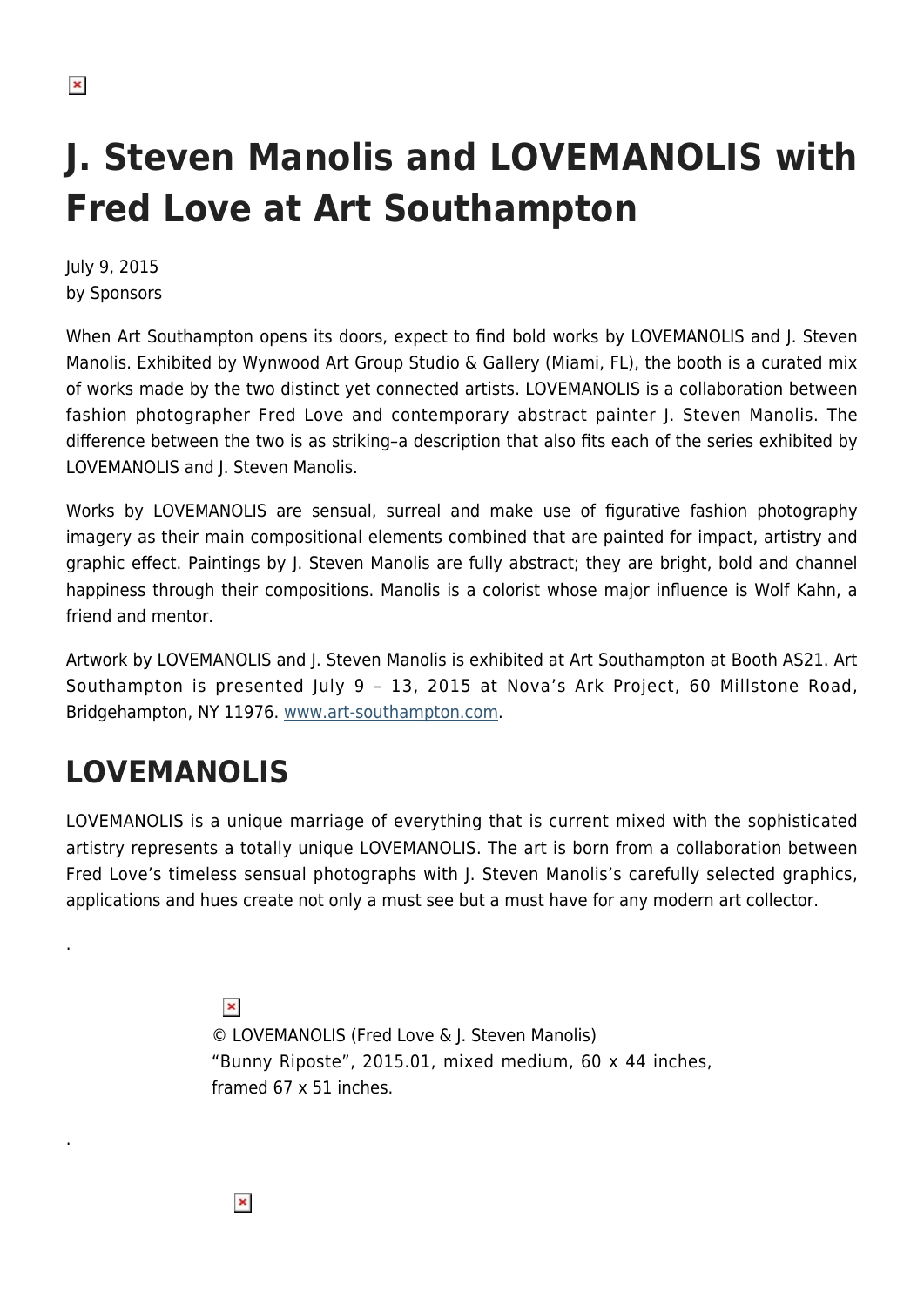© LOVEMANOLIS (Fred Love & J. Steven Manolis). "Joy", 2015.01, mixed medium, 50 x 38 inches, framed 57 x 45 inches.

### **FRED LOVE**

.

.

.

.

.

"I love telling a story or conveying a feeling through my photographs. For me, it's all about capturing the true mood and emotion in every shot."

There's more to an image than what you see. Love has been featured multiple times on FashionTV and his work can be seen in numerous magazines worldwide such as Zink, GLASSbook, NO.ISE, Aventura, Think, and for luxury brands such as David Barton's gym, Cavalli, Oneil, February Point in Exuma Bahamas, South Beach Hotel Group, Odubers luxury bags, Dorfman and Stetson Hats as well as many others.

Fred Love has been a resident artist at Artwalk in Wynwood, Miami since inception. Having hosted multiple gallery shows with his art, Love's works recently sold out at Art Wynwood 2015.

> $\pmb{\times}$ © LOVEMANOLIS (Fred Love & J. Steven Manolis) "Presenting Me", 2015.01, mixed medium, 50 x 38 inches, framed 57 x 45 inches.

# **J. Steven Manolis**

**J. Steven Manolis** is half of the dynamic art fusion, LOVEMANOLIS (lovemanolis.com). He paints over the photography of Fred Love with an emphasis on graphics. To see a full selection of LOVEMANOLIS artworks, visit [www.LoveManolis.com.](http://www.lovemanolis.com/)

> $\pmb{\times}$ © LOVEMANOLIS (Fred Love & J. Steven Manolis) "Domino Dominatrix", 2015.01, mixed medium, 60 x 44 inches, framed 67 x 51 inches.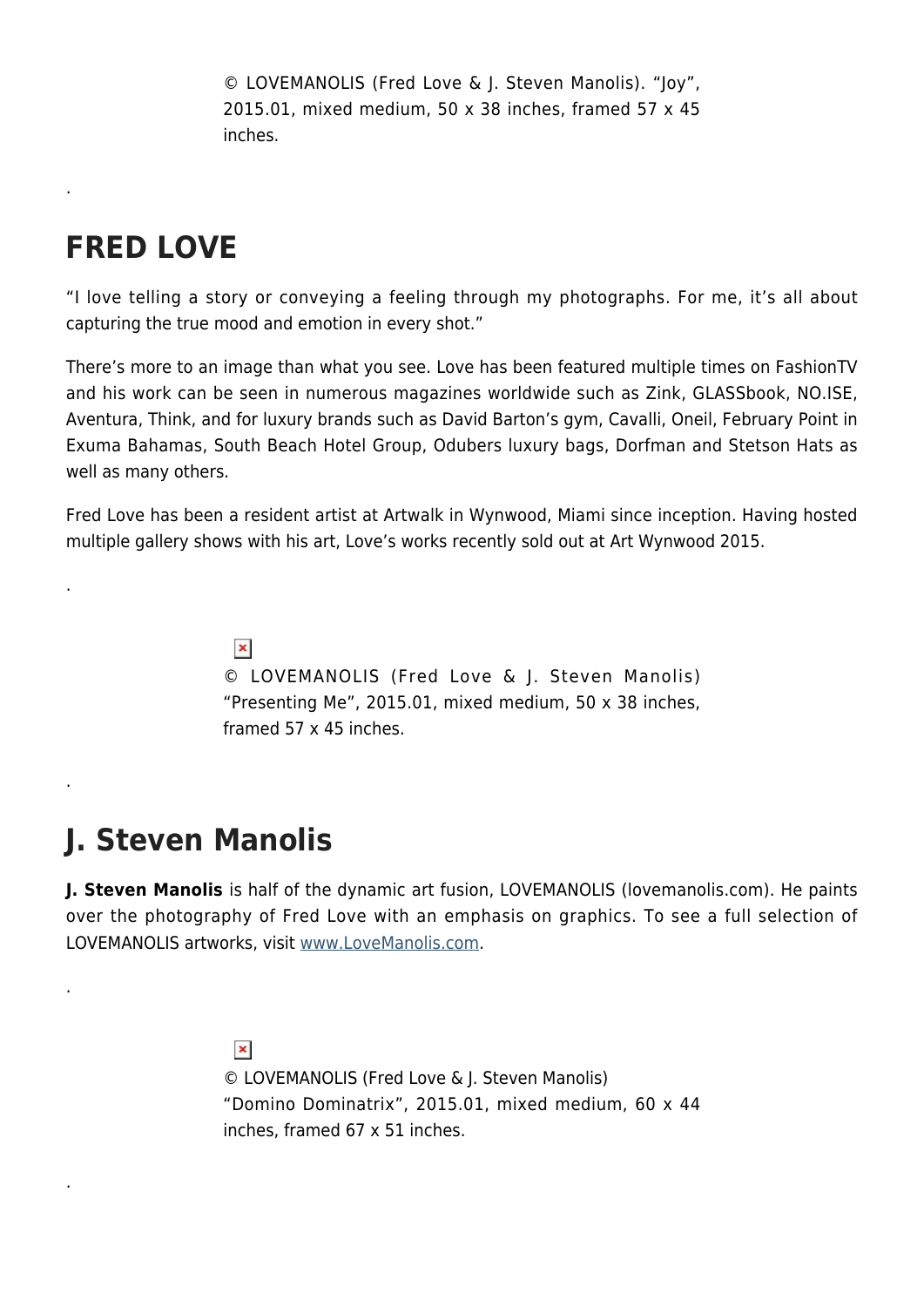Fred Love and J. Steven Manolis in front of their artwork, "Bunny Riposte, 2015.01", mixed medium on paper, 60 x 44 inches. © LOVEMANOLIS.

#### **J. STEVEN MANOLIS FINE ART**

Manolis' paintings are an expression of the conflict between simplicity and complexity, starting every painting with a natural unstructured plan. He then keeps adding on, going further with each image. More often than not this process quickly leads to a visual conflict, when this occurs the conflict needs to be resolved. The process is repeated again and again resulting in translucent layering of paint beautifully executed and skillfully finished.

> $\pmb{\times}$ © J. Steven Manolis – "Splash, 2015.02", acrylic on canvas, 50 x 50 inches, framed 52.5 x 52.5 inches.

 $\pmb{\times}$ 

© J. Steven Manolis – "Splash White & Blue, 2015.01", acrylic on canvas, 50 x 50 inches, framed 52 x 52 inches.

The process ends with a resolution of a beautiful finished work of art unique to J. Steven Manolis. His lifelong mentor, friend, artist, educator and "uber- colorist" Wolf Kahn profoundly impact Manolis.

"My objective is to make striking diversified color and monochromatic images that are not only beautiful, but also evoke excitement in my collectors," says Manolis. "When this occurs, I am thrilled and fulfilled."

> $\pmb{\times}$ © J. Steven Manolis – "Tolerance…BWG, 2015.06", acrylic on canvas, 60 x 48 inches.

 $\pmb{\times}$ 

.

.

.

.

.

.